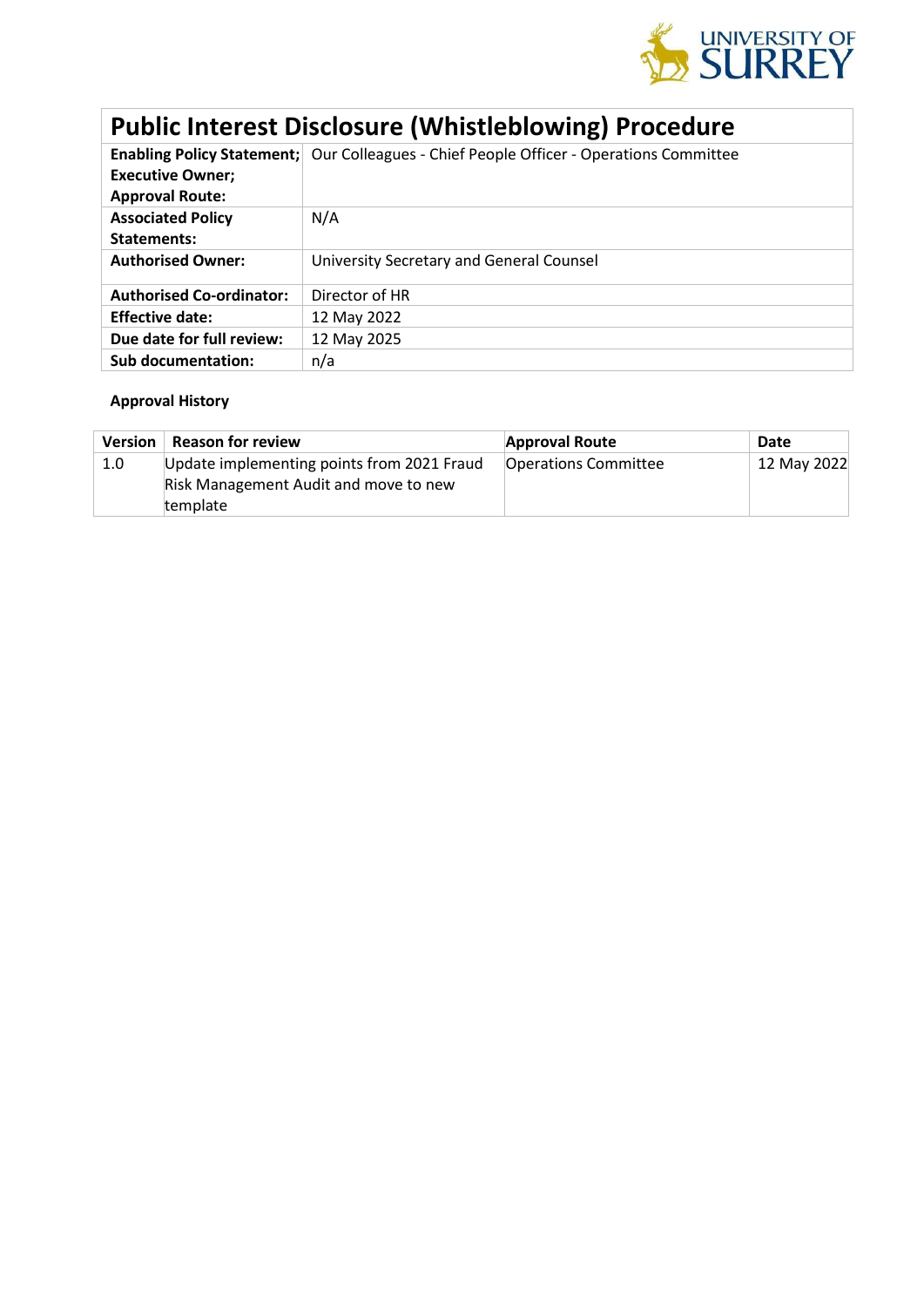## **1. Purpose**

- 1.1. This Procedure supports Objective 2.1 of the Our Colleagues Policy Statement in terms of ensuring compliance with relevant laws.
- 1.2. The University is committed to conducting its business with honesty and integrity. We expect all staff to maintain high standards consistent with this principle. However, all organisations face the risk of things going wrong from time to time, or unknowingly harbouring illegal or unethical conduct. A culture of openness and accountability is essential in order to help prevent such situations occurring or to address them when they do.
- 1.3. All staff are encouraged to raise genuine concerns about possible illegal or dishonest behaviour or similar improprieties at the earliest opportunity through an established process.
- 1.4. The aims of this Procedure are to:
	- reflect the University's values;
	- encourage staff to report reasonable belief of wrongdoing or dangers at work as soon as possible, in the knowledge that their concerns will be taken seriously and investigated as appropriate, and that their confidentiality will be respected;
	- provide staff with guidance as to how to raise those concerns, and
	- reassure staff that they should be able to raise genuine concerns without fear of reprisals, even if they turn out to be mistaken.
- 1.5 Whistleblowing is the disclosure of information which relates to suspected wrongdoing or dangers at work. This may include, but is not limited to, the following:
	- possible improprieties in matters of financial reporting;
	- corruption, fraud or bribery, the University's zero tolerance approach to which isset out in the University's Ethical Conduct Procedure;
	- financial mismanagement;
	- facilitation of tax evasion;
	- criminal offences;
	- failure to comply with a legal or regulatory obligation;
	- miscarriage of justice;
	- endangering the health and safety of an individual;
	- negligence;
	- unauthorised disclosure of confidential information;
	- damage to the environment;
	- the existence of modern slavery practices in our supply chain; and/or
	- deliberate concealment of any of the above.
- 1.6 Whistleblowing has to be in the public interest for a member of staff to be afforded legal protection. Public Interest includes one or more of the following matters that are either happening, have happened, or are likely to happen in the future:
	- A criminal offence;
	- The breach of a legal obligation;
	- A miscarriage of justice;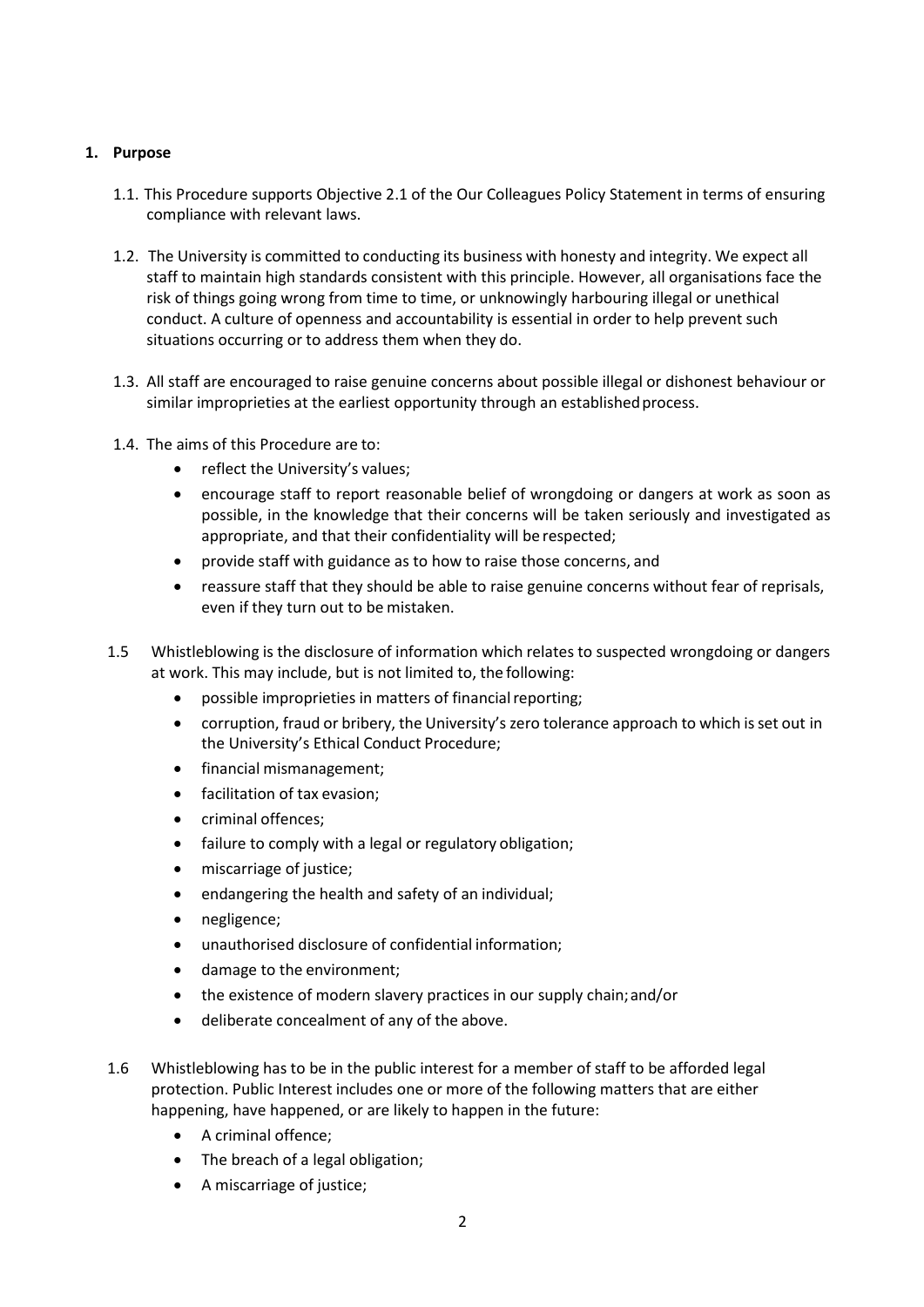- A danger to the health and safety of any individual;
- Damage to the environment; and
- A deliberate attempt to conceal any of the above.
- 1.7 If staff have a genuine concern related to suspected wrongdoing or danger affecting any of our activities, they should report it under this Procedure. Staff who are in any doubt as to whether a disclosure is covered by this Procedure should refer to section 1.2.3below.

## **2. Scope and Exceptions to the Procedure**

- 2.1 This Procedure applies to our staff members, by which we mean all workers of the University at all levels. This includes senior management, employees, officers, contractors, casual workers and agency workers. It does not apply to volunteers and self-employed individuals; however, we would encourage such persons nonetheless to raise genuine concerns in a manner consistent with the provisions of this Procedure. In this Procedure, we refer to those to whom this Procedure applies as "staff" and "staff members".
- 2.2 This Procedure does not form part of any employee's or other staff's contract and may be amended at any time at the discretion of the University.
- 2.3 If a member of staff is uncertain as to whether a concern is within the scope of this Procedure, they should seek advice from the University Secretary and General Counsel ('USGC') or Chief People Officer ('CPO'). The USGC or CPO shall advise whether the concern should be addressed under this Procedure or another University Procedure.
- 2.4 This Procedure will not usually be appropriate to address complaints relating to an employee's own personal circumstances or contract. These should be raised under the Grievance Procedure in the first instance.

## **3. Definitions and Terminology**

**'CAAC'** means the Chair of the Audit and Assurance Committee; **'CPO'** means the Chief People Officer; **'HoD'** the head of a staff member's department; and '**USGC'** means the University Secretary and General Counsel.

## **4. Procedural Principles**

- 4.1 The University hopes that staff will feel able to voice concerns about wrongdoing openly under this Procedure. The identity of a staff member who makes a whistleblowing disclosure will not be disclosed further than is reasonably necessary for the purposes of investigating the concerns, addressing any outcomes of those investigations or as may otherwise be required to comply with our legal obligations. If a staff member has genuine concerns about their identity being disclosed (e.g. for fear of reprisal), they should raise this with one of the contacts listed in section 2.6 below.
- 4.2 The University does not encourage staff to make disclosures anonymously. This is because proper investigation may be more difficult, or impossible, if the University is unable to obtain further information from the staff member. It is also more difficult to verify the accuracy of the allegations and to establish whether they are credible.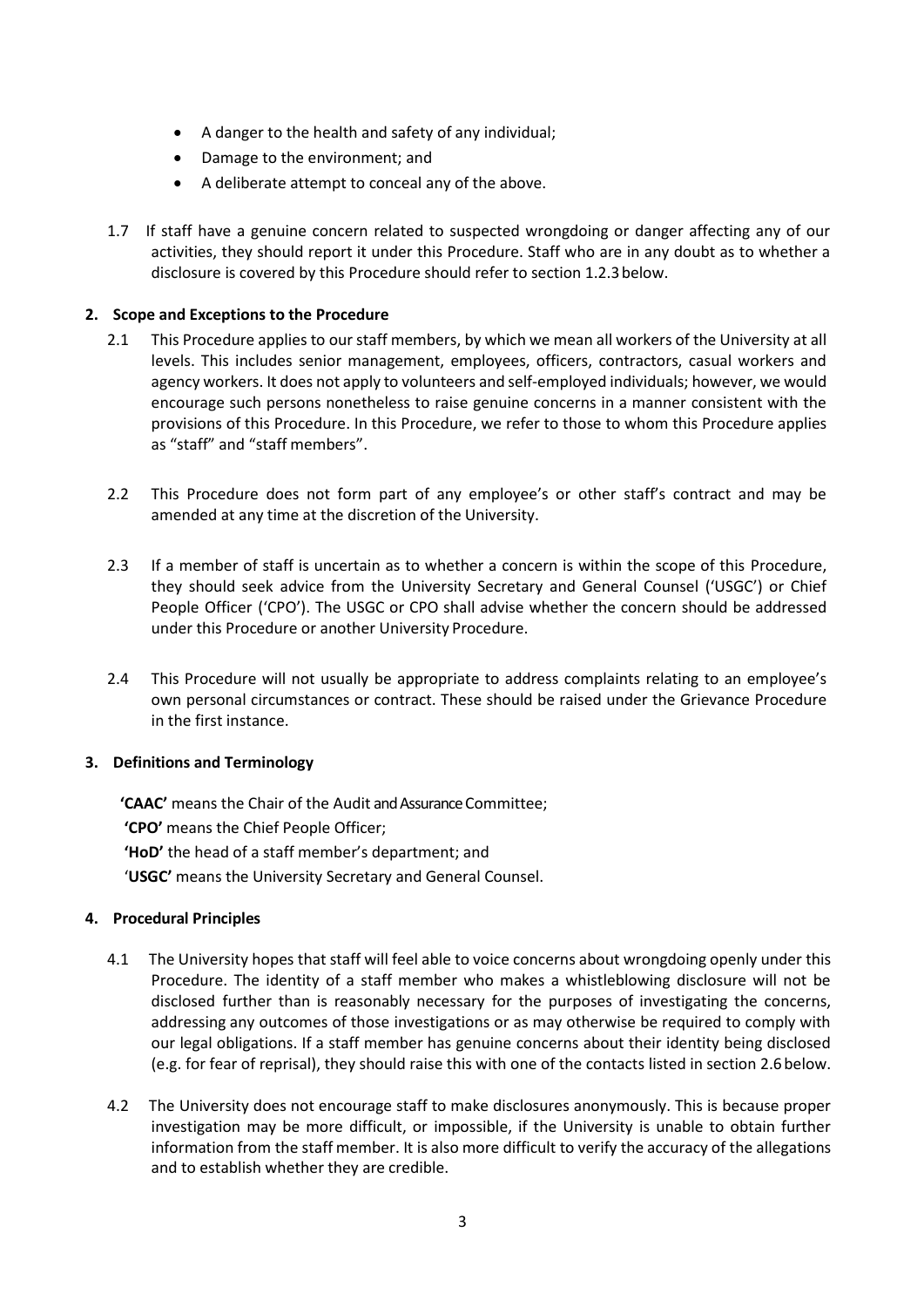4.3 The staff member may be accompanied by a colleague or trade union representative to any meetings under this Procedure. The companion must respect the confidentiality of the staff member's disclosure, the matters discussed in any meetings including investigationmeetings.

## **4.4 Raising a concern and informal resolution**

- 4.4.1 Any staff member who reasonably suspects wrongdoing or dangers (see sections 1.1.4 and 1.1.5 above) should report their concerns immediately to the HoD. The University encourages staff to notify the University as early as possible as soon as they have a reasonable belief there has been wrongdoing or is a danger.
- 4.4.2 The staff member may tell the HoD in person or put the matter in writing if the staff member prefers. The staff member does not need to bring evidence in order to raise a concern although if they have any such evidence, they are strongly encouraged to provide it to support their concern and inform any subsequent investigation.
- 4.4.3 On receipt of a staff member's concern the HoD will notify one or both of the following about the concern:
	- The USGC; and / or
	- The CPO.
- 4.4.4 In circumstances where the concern is of a serious nature, the staff member is for any reason reluctant to report their concern to the HoD, the concern relates directly to the HoD or the staff member is unsatisfied with the way in which the HoD handled the concern, the staff member should report their concern directly to:
	- The USGC; or
	- The CPO.
- 4.4.5 If the staff member feels that the concern is so serious that it cannot be discussed with the HoD, USGC or CPO they should contact the CAAC.
- 4.4.6 The HoD, USGC, CPO or CAAC (as appropriate) may be in a position to resolve the staff member's concern quickly and effectively (where necessary in discussion with the staffmember).

## **4.5 Assessment and investigation of the of the complaint; including outcome, reporting and review**

#### *Initial assessment*

- 4.5.1 Unless the matter has been resolved by the HoD (per section 2.2.6 above) the USLC or CPO (or, in the circumstances described in section 2.2.5 above, the CAAC) will arrange an initial assessment meeting with the staff member as soon as possible to discuss the concern. This may be with an appropriate person, nominated as investigator by the USGC, CPO or CAAC, who is independent of the matter.
- 4.5.2 A written summary of the concern, based on the initial assessment meeting, will be made and the staff member will be provided with a copy after the meeting. Depending on the outcome of the meeting, the staff member may also be required to attend additional meetings or answer follow- up questions by email in order to provide further information.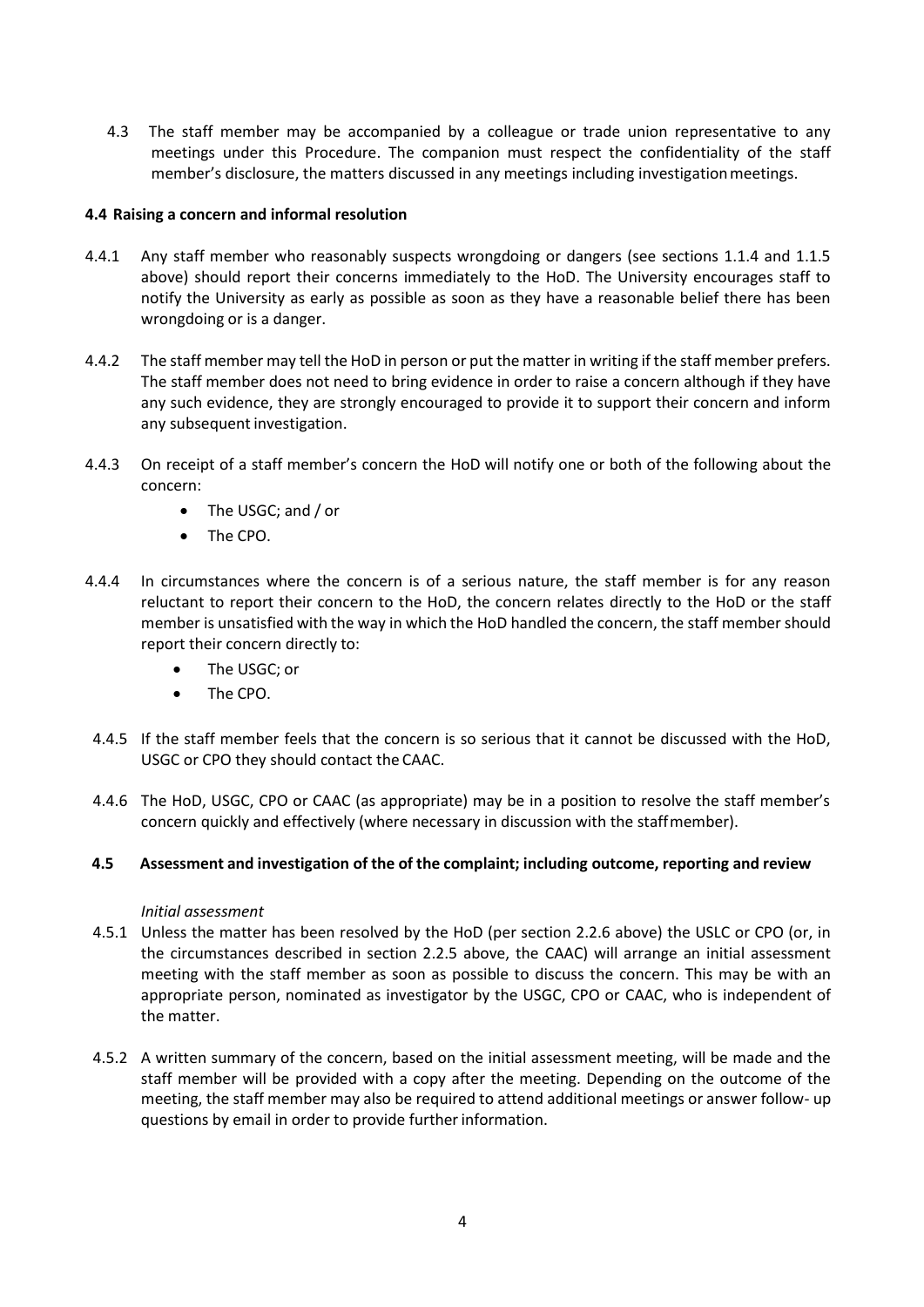4.5.3 The staff member will normally be advised as to how the University proposes to deal with the matter following the initial assessment meeting (e.g. further investigation). If the University decides that the staff member's concern would be dealt with more appropriately under another procedure (such as the University's Grievance Procedure), the staff member will be notified and invited to use that procedure.

## *Investigation*

4.5.4 In some cases the University may appoint an investigator or team of investigators to look into the matter further after the initial assessment meeting. The investigator is likely to be, or the team of investigators may include, the investigator nominated for the initial assessment meeting. One or more investigators may be appointed from outside the University in appropriate circumstances. As part of the outcome of any investigation, the investigator(s) may make recommendations for change to enable the University to minimise the risk that the wrongdoing or danger which has been identified will occur again in the future.

## *Outcome and reporting*

- 4.5.5 Without breaching any duty of confidentiality or privacy thatthe University may owe to third parties (including other staff), the University will seek to notify the staff member of the outcome of any investigation. This will normally confirm whether the investigation upheld the staff member's concern and the fact that measures are being implemented to address recommendations arising from an investigation. Often, the need for confidentiality will prevent the University giving the staff member specific details of the investigation, the outcome, specific measures implemented, or any disciplinary action taken against staff members found to be culpable. In any event, the staff member must treat any information about the investigation as confidential.
- 4.5.6 While the University cannot always guarantee any outcome the staff member is seeking, it will aim to deal with concerns fairly and in an appropriate way. By following the procedure set out in this Procedure, staff will help the University to achieve this.

## *Review*

- 4.5.7 If the staff member is not happy with the way in which their concern has been handled, the staff member may raise it with one of the other key contacts listed at section 2.6. The handling of the concern will then be reviewed by an appropriate person, and the staff member will be informed of the outcome of this review. The review shall not be a "rehearing" and shall normally be considered on the basis of the paperwork that has already been prepared and the investigations that have previously been carried out.
- 4.5.8 All cases brought under this Procedure shall be reported quarterly to the audit committee.
- 4.5.9 Contact details of the key contacts (USGC, CPO and CAAC) referred to in this Procedure are listed in section 2.6 of this Procedure.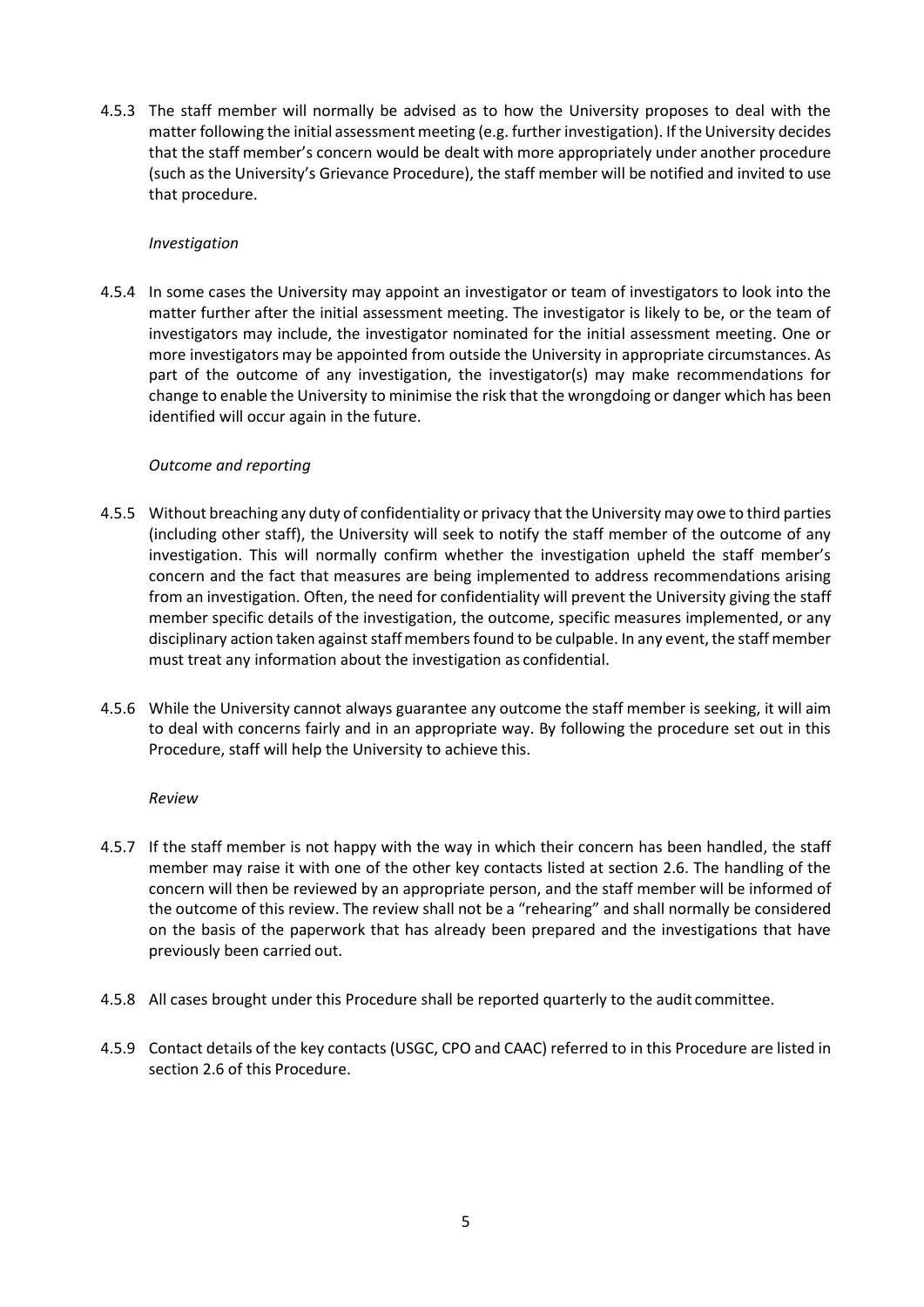## **4.6 External disclosures**

- 4.6.1 The aim of this Procedure is to provide an internal mechanism for reporting, investigating and remedying wrongdoing in the workplace. In most cases staff members should not find it necessary to alert anyone outside the University.
- 4.6.2 The law recognises that in some circumstances it may be appropriate for a staff member to report their concernsto an external body such as a regulator. It willrarely ever be appropriate to alert the media. The University strongly encourages any staff member to seek advice before reporting a concern to anyone external to the University.
- 4.6.3 The independent whistleblowing charity Protect, operates a confidential helpline on 020 3117 2520 [\(https://protect-advice.org.uk/contact-protect-advice-line/\)](https://protect-advice.org.uk/contact-protect-advice-line/). Protect provide free expert advice to whistleblowers, helping them decide how best to raise concerns, and advising on what protection they are entitled to.
- 4.6.4 The Advisory, Conciliation and Arbitration Service (ACAS) also provides useful guidance on whistleblowing and grievances [\(http://www.acas.org.uk/index.aspx?articleid=1919\)](http://www.acas.org.uk/index.aspx?articleid=1919).
- 4.6.5 Whistleblowing concerns relevant to the University would usually relate to the University's practices or the conduct of its staff, but they may sometimes relate to the actions of a third party, such as a University customer, supplier or service provider. In some circumstances, the law will protect you if you raise the matter with the third party directly. However, we encourage you to report such concerns internally first. It is recommended that the staff member contacts the HoD or one of the other key contacts set out in section 2.6 in the firstinstance.

## **4.7 Protection and support for staff**

- 4.7.1 The University understands that staff who raise a concern may be worried about possible repercussions. However, the University wishes to offer reassurance in thisregard.
- 4.7.2 The University aims to encourage openness and will support staff who raise genuine concerns under this Procedure, even if they turn out to be mistaken.
- 4.7.3 The University does not extend this assurance to someone who has made false allegations maliciously orwith a view to personal gain. Such conductmay be dealt with as a disciplinarymatter.
- 4.7.4 Staff must not suffer any detrimental treatment as a result of raising such a concern. Detrimental treatment includes dismissal, disciplinary action, threats or other unfavourable treatment connected with raising a concern. If a staff member believes that they have suffered unfavourable treatment as a consequence of raising a concern of wrongdoing, or danger (see sections 1.1.4 and 1.1.5 above), they should inform the USGC or the CPO immediately. If the concern in relation to unfavourable treatment is not remedied at that stage then the staff member should submit a formal grievance using the University's Grievance Procedure.
- 4.7.5 Staff must not harass, victimise, threaten or retaliate against whistleblowers in any way. Staff involved in such conduct may be subject to disciplinary action.

## **4.8 External Disclosures**

4.8.1 Staff are reminded that if their health is affected by a whistleblowing process, confidential help is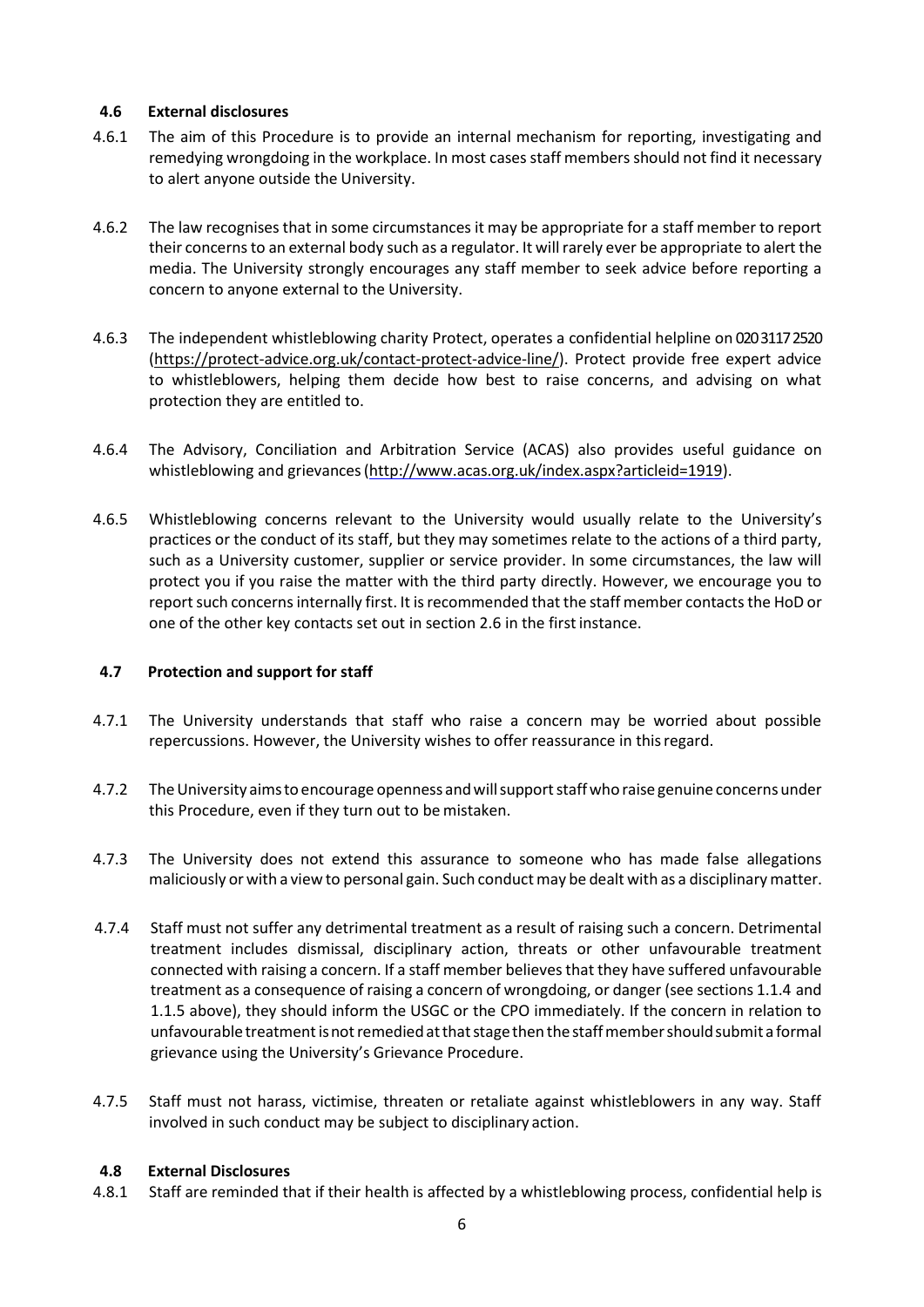available via the University's wellbeing service [\(centreforwellbeing@surrey.ac.uk, 0](mailto:(centreforwellbeing@surrey.ac.uk)148368949).

## **4.9 Contact Details**

University Secretary & General Counsel: Sarah Litchfield University of Surrey Senate House Guildford Surrey GU2 7XH [s.litchfield@surrey.ac.uk](mailto:s.litchfield@surrey.ac.uk) Tel: 01483 683764 07 SE 08

Chief People Officer: Will Davies University of Surrey Duke of Kent Building Guildford Surrey GU2 7XH [w.davies@surrey.ac.uk](mailto:w.davies@surrey.ac.uk)  Tel: 01483 68 5503

Chair of Audit and Assurance Committee: Mr Nigel Jones University of Surrey Guildford Surrey GU2 7XH The CAAC can be contacted by emailing the Governance and Risk Assurance email [\(secretariat@surrey.ac.uk\)](mailto:secretariat@surrey.ac.uk).

## **5. Governance Requirements**

5.1. Implementation: Communication Plan

## 5.1.1 Communicated by:

- Leader's alert.
- Publication on appropriate Procedure pages.
- Final copy to be provided to HR Policy Group forinformation.

## **5.2. Implementation: Training Plan**

This section should specify any training needs resulting from this Procedure, or from significant amendments to this Procedure, and detail how and when they will be met. Will new staff require any specific training when they first join the University?

The Authorised Co-ordinator has responsibility for ensuring that the Training Plan is enacted.

5.2.1. Whistleblowing will remain featured in suggested training for all staff.